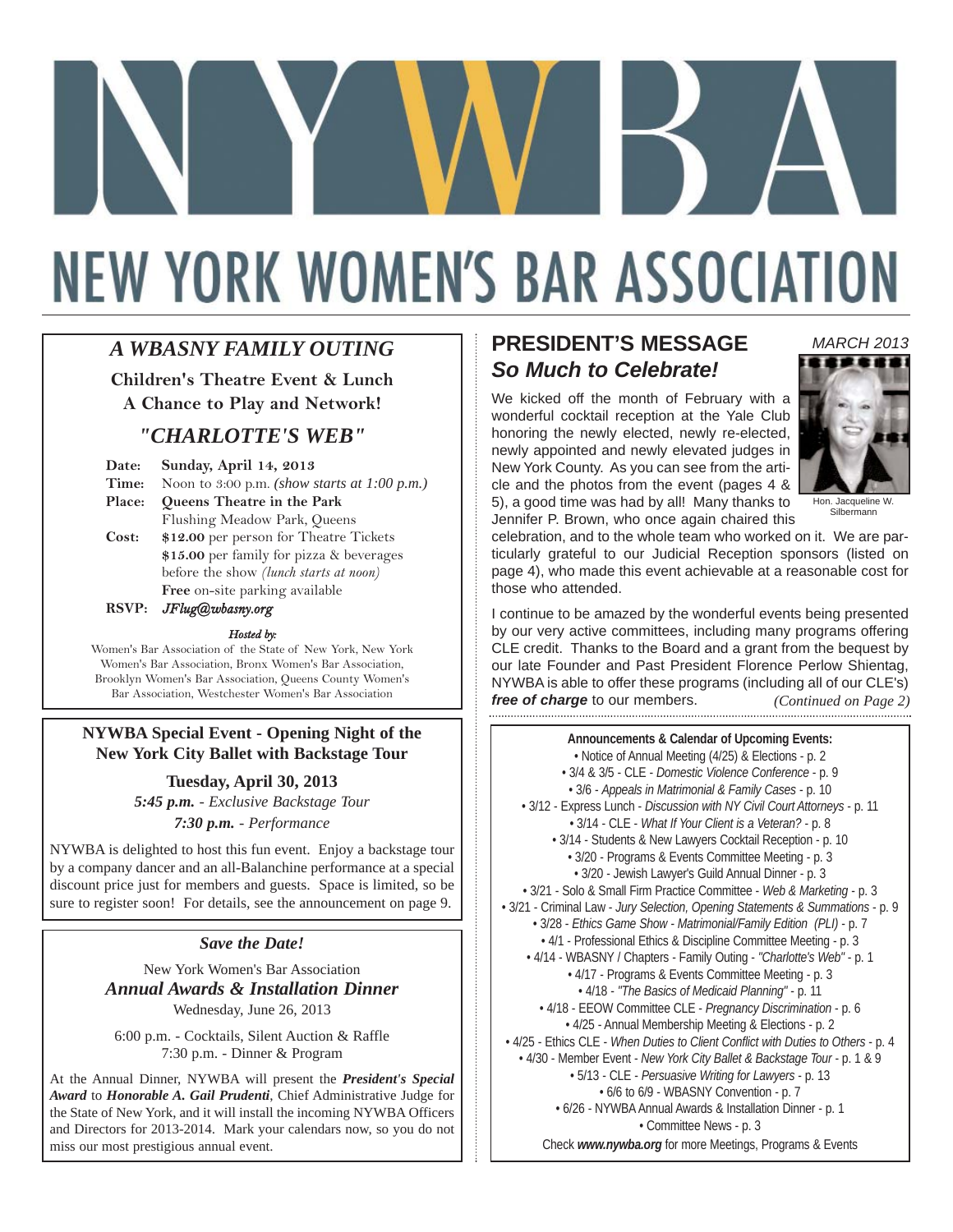# **NOTICE TO MEMBERS - ANNUAL MEETING & ELECTIONS and ETHICS CLE PROGRAM Thursday, April 25, 2013**

The Annual Membership Meeting and the elections will be held on Thursday, April 25, 2013 at 6:00 p.m. The meeting will be followed by an Ethics CLE program (see announcement, p. 4)

Members in good standing whose 2012-2013 dues were received by January 31, 2013 may vote at the Annual Meeting (NYWBA By-Laws, Art. XIV, Section 1) on the following nominees for the following positions:

#### **OFFICERS (2013-2014)**

Vice Presidents: Yacine Barry

President: Hon. Jacqueline W. Silbermann Julie Hyman Jennifer P. Brown Treasurer: Deborah G. Rosenthal Recording Secretary: Amy B. Goldsmith Corresponding Secretary: Virginia A. LoPreto

#### **NYWBA BOARD OF DIRECTORS Class of 2013-2016**

Dawn M. Cardi Felice B. Ekelman Myra L. Freed Hon. Judith J. Gische Hon. Kelly O'Neill Levy Kathryn E. Salensky Victoria A. Turchetti

**Class of 2012-2015** (to fill an unexpired term) Amy Saltzman

#### **NYWBA COMMITTEE ON NOMINATIONS Class of 2013-2015**

Elizabeth A. Bryson Jo Ann Douglas

Myra L. Freed Gretchen Beall Schumann

#### **NYWBA MEMBERS OF WBASNY BOARD** (2013-2014)

Yacine Barry Jennifer P. Brown Elizabeth A. Bryson Dawn M. Cardi Jo Ann Douglas Hon. Lisa A. Sok

Hon. Betty Weinberg Ellerin Patricia Ann Grant Julie Hyman Marjorie Martin Hon. Lisa A. Sokoloff

# **Better Helpers, Inc.**

A New York State License Homecare Agency that provides Home Health Aides, Personal Care Aides (24 hours/7 days per week).

> Register and License Practical Nurses. Private pay and private insurance accepted.

Better Helpers, Inc. provides services in New York, Bronx, Kings, Queens, and Richmond counties.

> We are located at 401 Broadway, Suite 2001, N.Y.C. 10013 Please contact Sharon @ 212-431-8016 or email betterhelpers@verizon.net.

#### *President's Message (Continued from Page 1)*

Speaking of members, my thanks and praise to our extraordinary membership team, including our Membership Committee Co-Chairs - Past President Elizabeth A. Bryson and Board Member Michael W. Appelbaum, and our Executive Director Karen Lu, who are doing such a superlative job on our membership drive this year. In February, we submitted our periodic membership reports to the statewide Women's Bar Association of the State of New York, and for the first time, the NYWBA was able to certify more than 600 members as of January 31. We are continuing to work on membership, with a goal of having more than 700 by the end of our fiscal year on May 31st. So if you haven't yet renewed, please do so, and reach out to your friends and associates to join our wonderful Association. Membership has always been a good investment, but now with free CLE credits, it is also a real bargain.

We are anxious to hear from you and learn what we can do to better serve you, and of course to hear what we are doing right. Make your voice heard by getting active in one or more of our committees. I am convinced that both you and the NYWBA will benefit. We are always looking for talent, and if you think you could contribute as a Committee Chair, in planning a program, or otherwise, please send me a note at *President@nywba.org*.

I am also delighted to report that planning is well underway for our major annual events that will be happening later this year, including our *Annual Membership Meeting and Election of Officers & Directors* to be held on April 25; our *Annual Awards and Installation Dinner* on June 26, when we will present the President's Special Award to *Hon. A. Gail Prudenti*, Chief Administrative Judge of the State of New York and former Presiding Justice of the Appellate Division, Second Department, and will recognize the nine (nine!) female Justices now sitting in the Appellate Division, First Department; and our *Annual Summer Program* for law students and junior lawyers entitled *"What It's REALLY Like to Practice Law as a Woman"* on July 10, 2013. We have a great deal to celebrate, and I hope you will plan to attend.

Finally, I am saddened to report that we lost one of our long-time leading lights. We learned at the end of February that *Past President Mary Cowell Ross* (1955-1957) had passed away at the age of 102. We will include information about her illustrious career and her many contributions to our Association in our next Newsletter, but in the meantime we extend our condolences to her family and many friends.

ackie

# **~ NOTICE TO MEMBERS ~** *Online Access to "Members Only" Sections of NYWBA Website*

An email was sent recently to all current members providing the new password for access to the "members only" areas of the NYWBA website. If you are not yet a member for 2012-2013, please join or renew as soon as possible at our secure online membership form at www.nywba.org/membership. If you are a current member but did not receive the recent email, contact Executive Director, Karen Lu *(ED@nywba.org)* to get the new password or to inquire about your membership status.

© 2013 NYWBA All Rights Reserved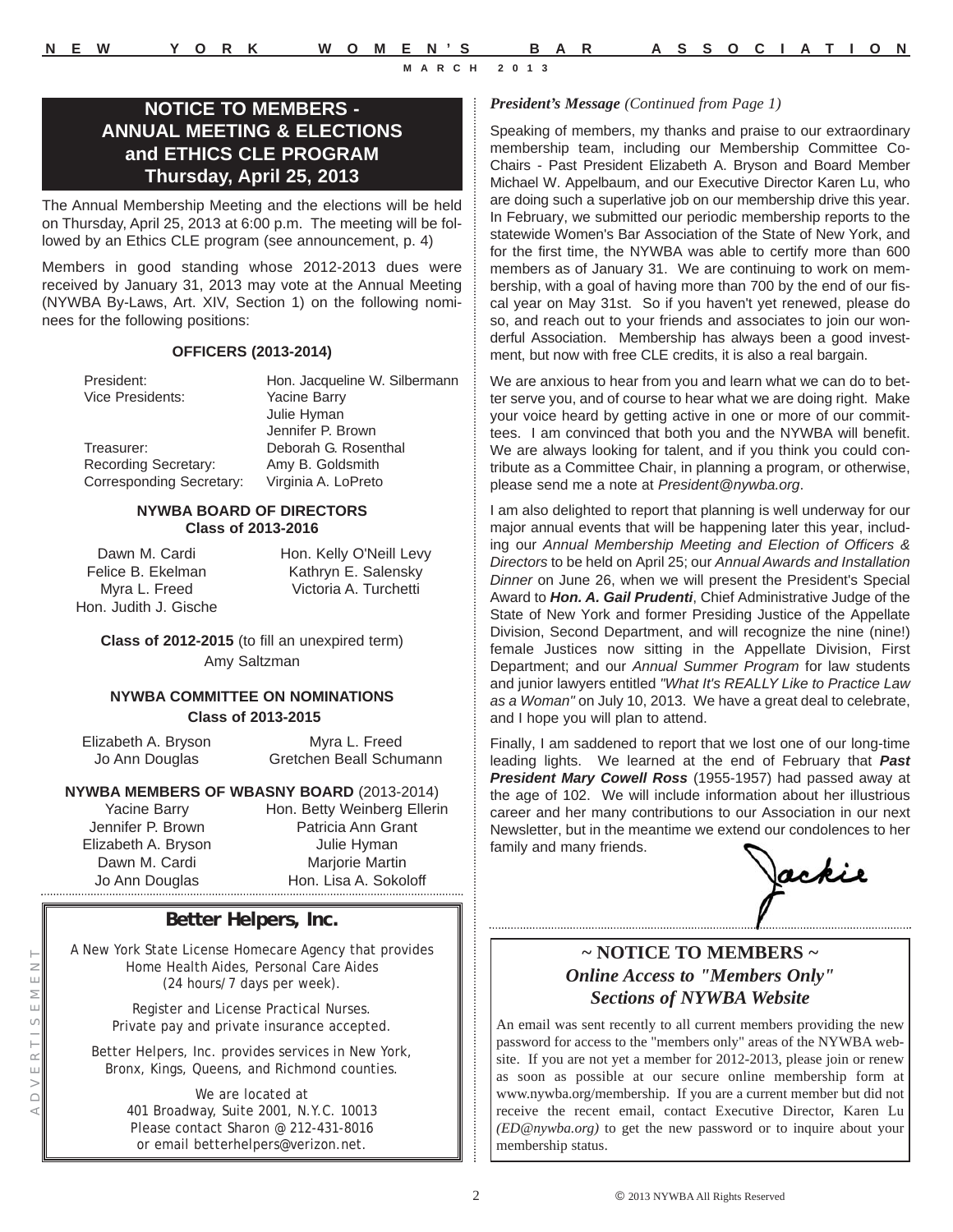# **COMMITTEE NEWS**

• The **Civil Courts Committee** will present a *Civil Court Express Lunch* on **March 12** at 1:00 p.m. - *"A Panel Discussion with Court Attorneys of the New York County Civil Court"* (see notice, p. 11). For questions or additional info email *CivilCourtsChairs@nywba.org*.

• The **Criminal Law Committee** will present a two programs this spring - *"How to Select and Speak to a Jury - Jury Selection, Opening Statements, and Summations"* on **March 21** at 6:30 p.m. (see notice, p. 9), and a CLE Program on *"Persuasive Writing for Lawyers"* on **May 13** (see notice, p. 13). To RSVP or get more info, email *CrimLawRSVP@nywba.org*. Additional programs are being planned.

• The **Domestic Violence Committee** & NYWBA are proud co-sponsors of the *17th Annual Fordham Forum on Domestic Violence*, on **March 4 & 5** (see notice, p. 9). This year's forum, which provides 12 CLE credits, focuses on national laws and policies, including the Violence Against Women Act.

• The **Elder Law & Disabilities Committee** will present a CLE program on *"Why Your Client's Status as a Veteran Can Be Important to Your Client and Your Practice"* on **March 14** (see notice, p. 8). The Committee will present another CLE program on April 18 on *"The Basics of Medicaid Planning"* (see notice, p. 11). For info, email *ElderLawChairs@nywba.org*.

• The **Equal Employment and Opportunity for Women Committee** will present a CLE program on *"Pregnancy Discrimination"* on **April 18** (see notice, p. 6). Email *EEOWChairs@nywba.org* for details.

• The **Matrimonial and Family Law Committee** holds meetings on the first Wednesday of each month at 6:00 p.m. at Blank Rome, LLP, 405 Lexington, NYC (at 42nd St.). RSVP - *MFrsvp@nywba.org*. The meeting at the **March 6** will feature a program on *"The Matrimonial and Family Law Case on Appeal"* (see notice, p. 10). Planning is underway for additional programs on **April 3** (on preparing and defending support cases before the Family Court), **May 1** (joint program with New York City Bar on navigating special needs issues for children in divorce cases), and **June 5** (common problems in postjudgment proceedings and how attorneys can draft agreements to avoid them).

• The **Professional Ethics and Discipline Committee** will meet on **April 1,** at 5:30 p.m. at Frankfurt Kurnit Klein & Selz, 488 Madison Avenue, 10th Floor (between 51st and 52nd Streets). Members are welcome. To RSVP email *ethicschairs@nywba.org.* The Committee thanks Co-Chair Nicole Hyland for hosting. The Committee is also planning a CLE Ethics Program on **April 25** entitled *"Duties, Duties, Duties - What to Do When Your Duties to Your Client Conflict with Your Duties to the Court or Third Parties?"* (see notice, p. 4).

• The **Programs & Events Committee** will meet on **March 20** and **April 17** at 6:00 p.m. at the Law Offices of Jennifer Brown, 570 Lexington Avenue, Suite 1600 (between 50th and 51st). The Committee has also arranged for a special member event at the **New York City Ballet** on **April 30** with a performance and an exclusive backstage tour (see notice, pp. 1 & 9). For more info email *Events@nywba.org*.

• The **Solo and Small Firm Practice Committee** will meet on **March 21** at 8:30 A.M. to discuss members' *"Website Bios and Marketing Materials"* (see notice, p. 3). Bring ten copies and get insights and ideas to enhance your practice. For location and to RSVP, email *SSFChairs@nywba.org*.

• The **Students and New Lawyers Committee** will host a Cocktail Reception on **March 14** at 6:00 p.m. for current members who are students or junior attorneys (see notice p. 10). For info or to join the Committee, email *SNL@nywba.org*.

• The **Working Parents Committee** is planning future meetings. Check the website calendar or contact the Chairs at *WPChairs@nywba.org* for info.

• Check the **NYWBA Calendar** (*www.nywba.org/calendar*) for the latest info on Committee meetings, programs & events.

# **WELCOME NEW MEMBERS**

Brandy Beltas Caroline B. Benkovic Hon. Arlene P. Bluth Courtney Chenette Alexandra C. Franco Maya Khodos Danielle T. Montalto

Judith Saintvil Pluviose Jamie Rosen Yonit Rosengarten Alicia Ruiz Jacqueline M. Tom Cindy Zuniga

# **SUSTAINING MEMBERS**

With their generous contributions, our sustaining members make it possible for us to accomplish so much more. We honor and thank them for their support.

Tiffany M. Evans Marcia C. Goldstein Nancy M. Louden

# **NOTES ON MEMBERS**

NYWBA expresses condolences to long-time member *Karen B. Rosenthal* and her family on the passing of Ms. Rosenthal's mother, Suzanne Rita Rosenthal. In addition to being a beloved wife, mother and grandmother, Mrs. Rosenthal was a co-founder of the Crohn's & Colitis Foundation of America. As the CCFA website notes: "As a patient, volunteer and activist, [she] dedicated her life to helping other patients, and she is personally responsible for the creation of CCFA chapters nationwide." Donations in Mrs. Rosenthal's memory may be made to CCFA at *www.ccfa.org*. Condolences may be sent to Karen Rosenthal c/o her firm: Bender Rosenthal Isaacs & Richter LLP, 451 Park Avenue South, 8th Floor, New York, NY 10016-7390.

Congratulations to current & past members *Hon. Richard F. Braun*, *Leona Beane*, *Hon. Betty Weinberg Ellerin*, *Hon. Phyllis Gangel-Jacob*, *Hon. Shlomo Hagler*, *Hon. Sherry Klein Heitler*, *Hon. Barbara R. Kapnick*, *Hon. Jeffrey K. Oing*, *Cari Pepkin*, *Ira B. Pollack*, *Hon. Martin Shulman*, *Hon. Lisa A. Sokoloff* on serving as members of the Board of Directors or Board of Governors of the *Jewish Lawyers Guild*, which will hold its Annual Dinner on Wednesday, **March 20, 2013** at the New York Hilton (for details and to RSVP, go to *www.jewishlawyersguild.org*).

*Has something noteworthy happened to you or another member? Send your news to* Newsletter@nywba.org*.*

#### **NYWBA Solo & Small Firm Practice Committee**

#### *"Website Bios and Marketing Materials"*

Join Co-Chairs *Deborah G. Rosenthal* and *Jocelyn L. Jacobson* as the Committee reviews and makes suggestions for members' bios, website presences and marketing materials. Bring ten copies of your materials and get insights and ideas to enhance your practice. The Committee will also discuss plans for programs and activities in 2013. All members and prospective members\* are welcome.

> **Date: Wednesday, March 21, 2013**, 8:30 A.M. **Place:** TBA (check website in advance of meeting) **Cost: Free for Members\* RSVP:** *SSFChairs@nywba.org*

\* If you are not a current member, go to www.nywba.org/Membership to join or renew using our secure membership form. To inquire about your membership status, email Executive Director Karen Lu (ED@nywba.org).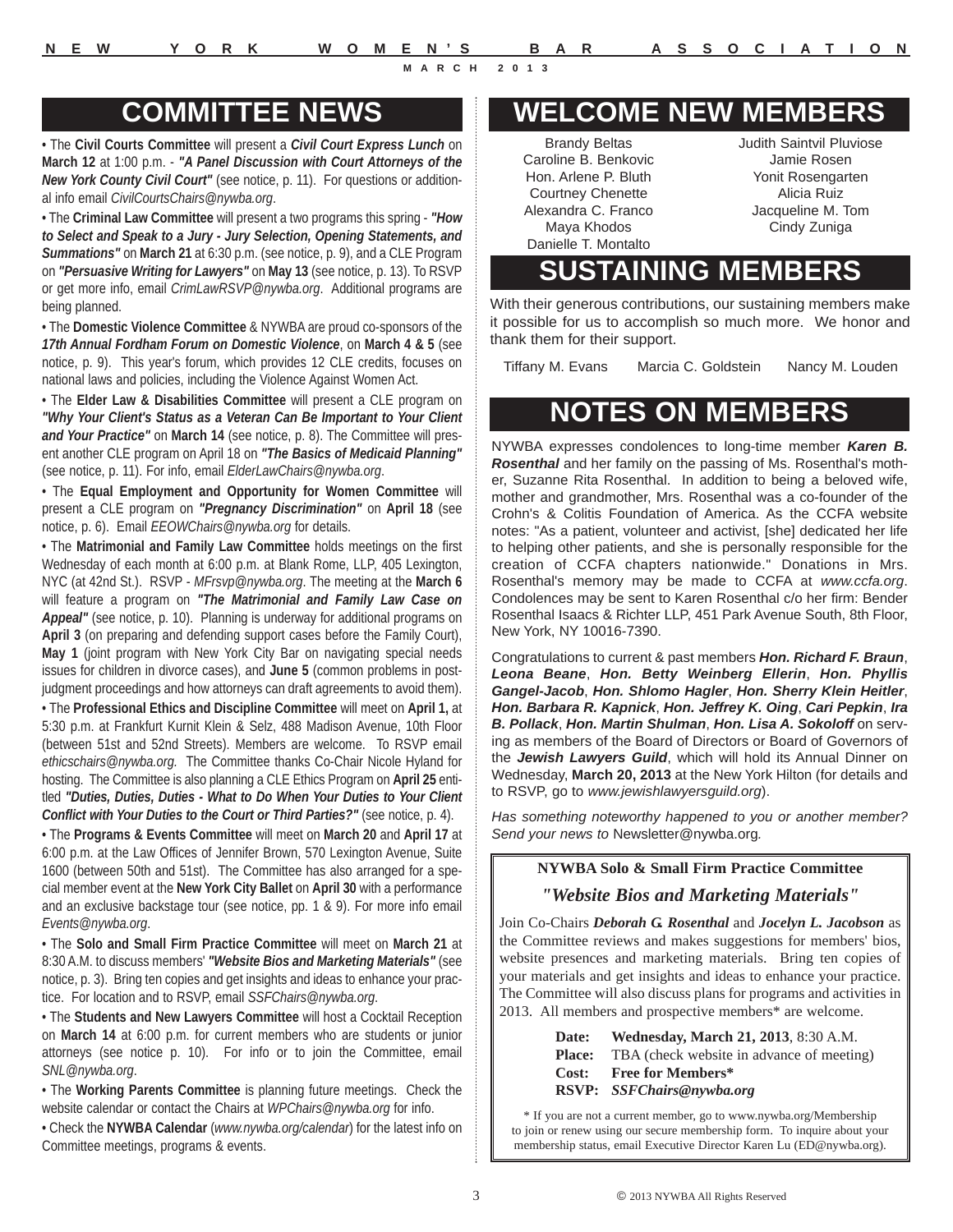# **ANNUAL JUDICIAL RECEPTION A GREAT SUCCESS** *By Susan J. Miller*

On February 5, 2013, the NYWBA held its Annual Judicial Reception honoring the newly elected, re-elected, and newly appointed Judges of New York County at the Yale Club. The event was a huge success, with more than 100 members and guests in attendance.

NYWBA Recording Secretary and Judiciary Reception Chair *Jennifer P. Brown* kicked off the festivities by thanking the evening's sponsors, who were instrumental in the success of the event. (See full list at right.) Ms. Brown then introduced *NYWBA President Hon. Jacqueline W. Silbermann.*

Judge Silbermann welcomed everyone and acknowledged each of the honorees, inviting those who were in attendance to be acknowledged at the podium. This years honorees include:

> Hon. Nancy M. Bannon Hon. Arlene P. Bluth Hon. Melissa A. Crane Hon. Arthur F. Engoron Hon. Paul G. Feinman Hon. Judith J. Gische Hon. Shlomo Hagler Hon. Laura Johnson Hon. Barry Kamins Hon. Shawn Kelly Hon. Kelly O'Neill Levy Hon. Andrea Masley Hon. Rita Mella Hon. Manuel J. Mendez Hon. Laurie Peterson Hon. Jeanette Rodriguez-Morick Hon. Debra Rose Samuels Hon. Verna L. Saunders Hon. Saliann Scarpulla Hon. Ann E. Scherzer Hon. George J. Silver Hon. Anil Singh Hon. Lisa A. Sokoloff Hon. Steven M. Statsinger

It was especially poignant when during her remarks President Silbermann, the former Statewide Administrative Judge for Matrimonial Matters, commented that being a judge was a "good life." She noted the wonderful and important work that judges perform, the remarkable credentials and dedication of the honorees, and the challenges they must meet every day.

After the presentations, the judges, attorneys and guests mingled and networked over delicious appetizers and wine, allowing everyone the opportunity to socialize with and congratulate the judicial honorees (see photos at right).

In addition to thanking our sponsors, we thank Reception Chair Jennifer P. Brown, Executive Director Karen Lu, Past President Elizabeth A. Bryson, Treasurer Ann Gittleman, the Yale Club

staff, and all of the members who worked so hard to make this a successful and fun event.

*Susan J. Miller is NYWBA Newsletter Chair and serves as the Principal Court Attorney to Hon. Thomas A. Farber, Acting Justice of the New York Supreme Court for New York County, Criminal Term.*

# *NYWBA Thanks Our 2013 Judicial Reception Sponsors*

Platinum Gair Gair Conason Steigman Mackauf Bloom & Rubinowitz LLP

> Gold Weitz & Luxenberg PC

Silver Susan L. Bender, Esq., Bender, Rosenthal, Isaacs & Richter LLP Denise Mortner Kranz, Esq. Jane Sackheim, Diamond Reporting & Legal Video

> Friend Melissa Ephron-Mandel, Esq. Myra L. Freed, Esq. Julie Hyman, Esq.

# *Save the Date!*

**Ethics CLE Program**

*"Duties, Duties, Duties ~ What to Do When Your Duties to Your Client Conflict With Your Duties to the Court or Third Parties"*

**Date: Thursday, April 25, 2013 Time:** 5:30 p.m. - Registration & Networking 6:00 p.m. - Annual Meeting & Elections 6:30 p.m. - **Ethics CLE Program** 

Planning is underway for this program, under the direction of the *Ethics & Professional Responsibility Committee.* 

The evening will kick off with a networking reception, followed by the *NYWBA Annual Meeting and Elections* and then this cutting-edge Ethics CLE Program. Space is limited for this program, so mark your calendars today, and look for event details on the NYWBA website *(www.nywba.org)* and in the April Newsletter.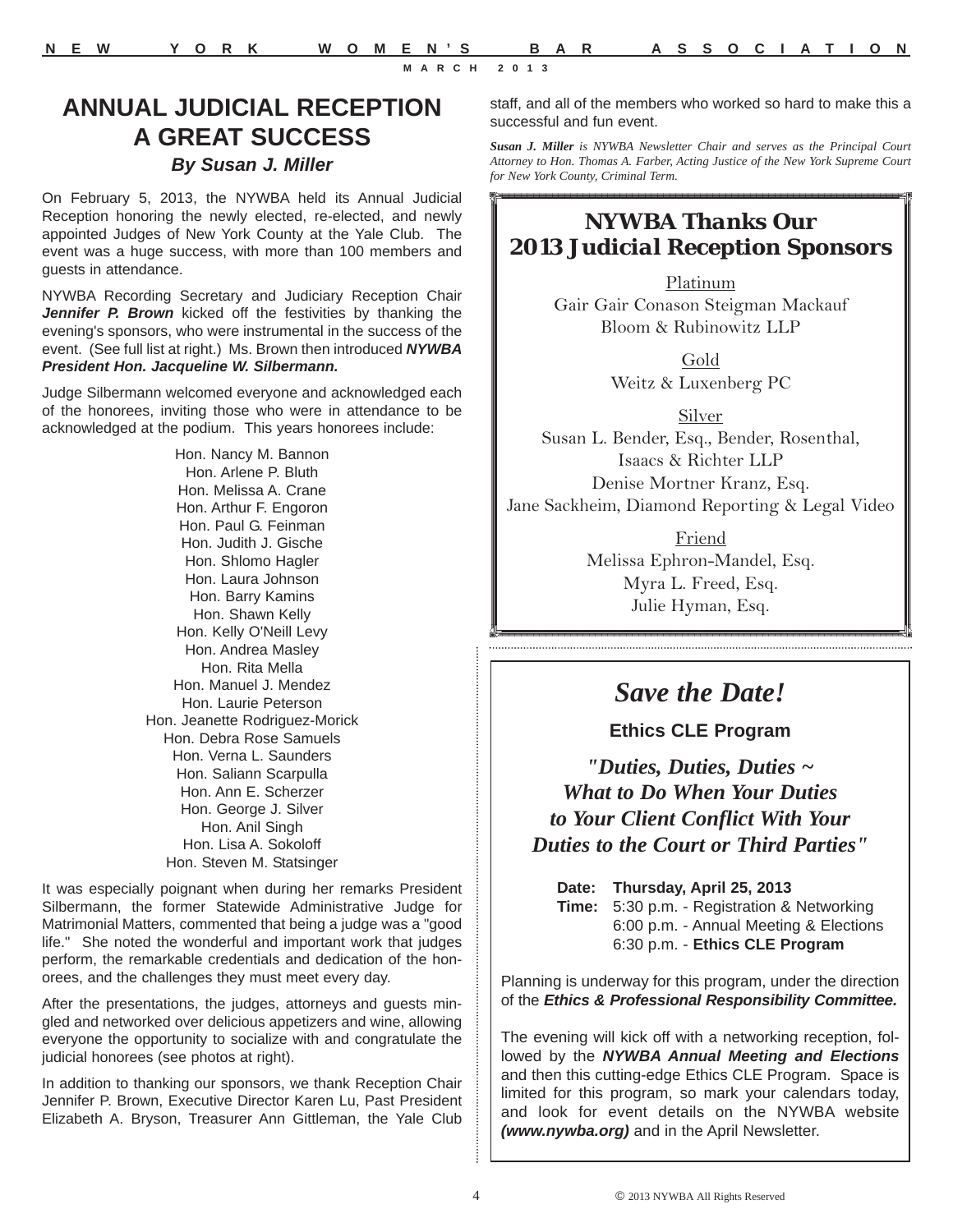# **ANNUAL JUDICIAL RECEPTION (cont'd)**

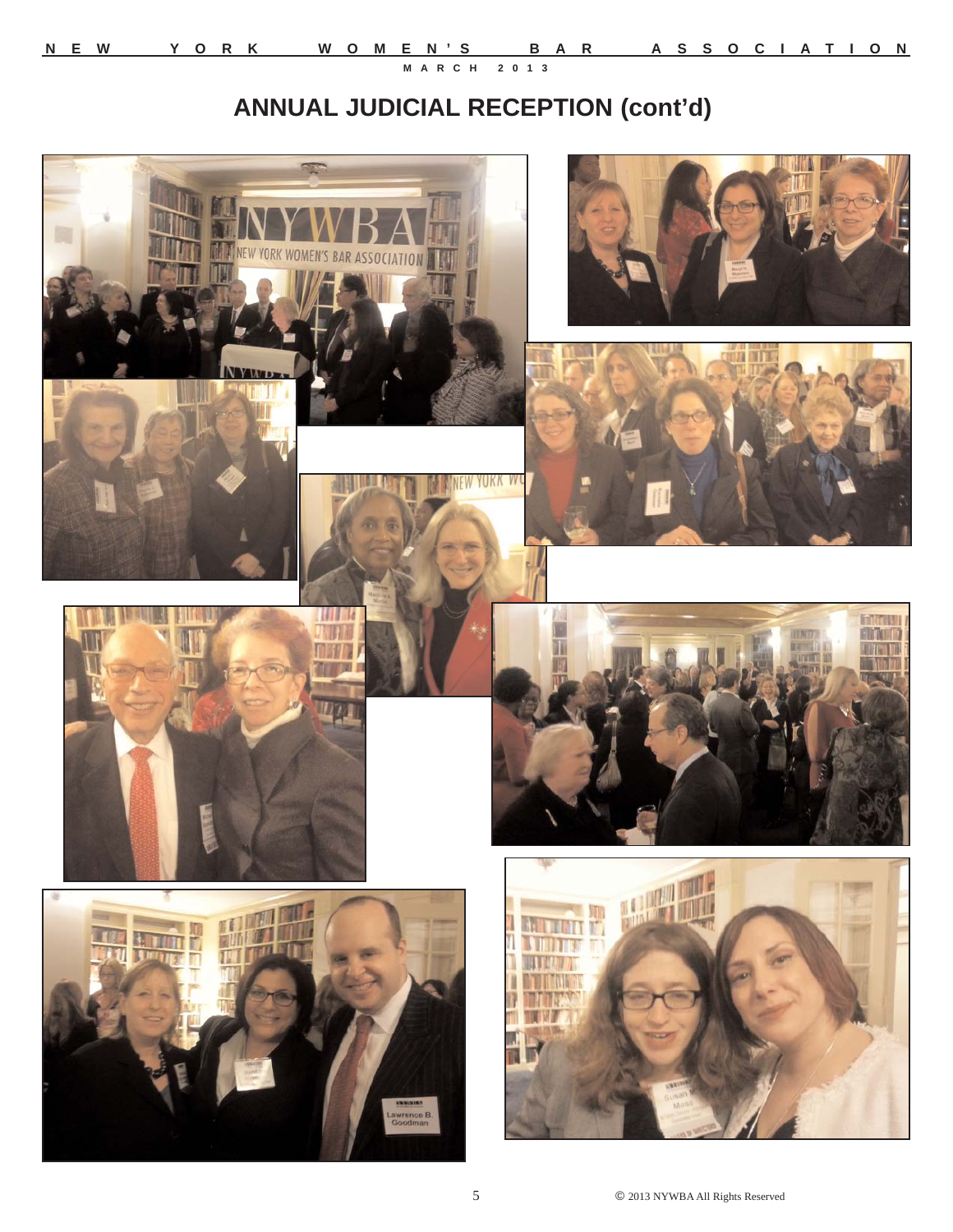# **Estate Planning When It's Just the Two of You** *by Michael B. Salmon*

Planning for the future can take a different shape when children aren't involved. With no braces to pay for, or tuition bills to finance, couples don't have many of the financial obligations that require resources and can impact an estate. On the other hand, these couples must plan for a future that will not include adult children to give them a helping hand - physically, emotionally or financially - as they age.

Estate planning is important regardless of your parental status. A well-crafted estate plan assigns decision makers, designates heirs, and specifies who gets what after you and your partner pass away. It allows couples to create contingencies for individual survivorship and can help minimize taxes. It also can help ensure your mutual wishes are respected as health or cognitive abilities decline.

*Assign decision makers.* Couples without children can each execute a power of attorney naming their spouse to act on their behalf. Each can also designate an alternate attorney-in-fact to act on your behalf in the event you both become unable to make decisions regarding your finances and property. This person may also be assigned the responsibility of executor of your estate. (Note that naming the same person as executor is done separately and is not part of the Power of Attorney agreement, but is usually done as part of a will.) If you have no children to name, you might consider asking a trusted family member or friend (generally someone younger) or a professional in the estate planning business to take on these responsibilities.

A living will - also called an advance healthcare directive - is another important legal document both of you should have on file. It specifies your wishes in the event of an incapacitating illness and enables your assigned designee to make decisions about your health care on your behalf.

*Decide how your assets will be distributed.* An attorney can help you draw up a will that specifies how and to whom your assets will be distributed when one or both of you pass away. Without a will in place, your estate will be handled according to the statutes of the state in which you reside. Often, when there are no children or designated heirs identified in a last will and testament, the surviving spouse is the primary heir, then other living relatives, which could include parents, grandparents, siblings and/or siblings' children. If this is what you intend, you can make that clear in your will; if not, determine how you want to split your assets among your relatives, loved ones, and charitable causes that are important to you.

Your estate plan can include strategies for giving financial gifts before or after your death. Under current federal tax law for 2013, an individual may gift up to \$14,000 per person to as many people as he or she would like without gift tax consequences. You can also pay college tuition for anyone without being subject to gift taxes or using any of your annual or lifetime gift tax exclusions, as long as you pay the institution directly.

*Create avenues for charitable giving.* If you don't plan to leave a significant amount of your assets to family, you may choose to give charitably to causes you're passionate about. There are other ways to be generous in a tax-efficient way while you and your partner are both are still living. You can donate to a donor-advised fund and receive tax benefits up front, while suggesting how the funds should be invested and later distributed to your chosen non-profit organization. With a charitable lead trust, the charity receives payments for a period of time after which you or your heirs receive any remaining assets in the trust. A charitable remainder trust operates in the reverse, giving you or your heirs a stream of payments for a period of time (not exceeding 20 years) or for life, and leaving any remaining amount to the selected charity.

*Plan for the unexpected.* Your estate plan should include adequate insurance coverage for unexpected events. Be sure to name the appropriate beneficiaries, including one another, on your respective policies. Since moving in with a child isn't an option, you may wish to purchase long-term care insurance policies that help cover assisted living services or nursing home care as needed later in life.

Consult the experts to create a comprehensive estate plan. A financial advisor can help you and your spouse or partner make plans for the handling of your estate. In conjunction with legal and tax advisors who understand state and federal tax and estate planning laws, you can take steps to ensure you both have sufficient means to live well after the other passes and that your mutual wishes are respected regarding the legacy you leave.



**Michael Salmon** is a Senior Financial Advisor with Ameriprise Financial, specializing in Financial Planning, Investment Portfolio Management, Retire-ment Planning Strategies, Estate Planning Strategies, and Saving for Education. He is an active public speaker and financial columnist. He is licensed and registered to conduct business in NY. Based on licenses and registrations he holds, he may also conduct business in MI, MA, OR, FL, PA, NM, NC, CA, RI, CT, KY, NJ, and LA. You can reach him at 646-964-9470 or *michael.b.salmon@ampf.com*.

Ameriprise Financial and its representatives do not provide tax or legal advice. Consult with your tax advisor or attorney regarding specific tax issues. Brokerage, investment and financial advisory services are made available through Ameriprise Financial Services, Inc. Member FINRA and SIPC.

© 2013 Ameriprise Financial, Inc. All rights reserved Reprinted with permission.

#### *Save the Date!*

*CLE Program on "Pregnancy Discrimination"*  Thursday, April 18, 2013

Mark your calendars now, so you don't miss out.

Planning for this program is underway. Details and registration info will be posted on the NYWBA website and in next month's Newsletter. For info in the meantime, email *EEOWChairs@nywba.org*.

> *Presented by:* NYWBA Employment and Equal Opportunity for Women Committee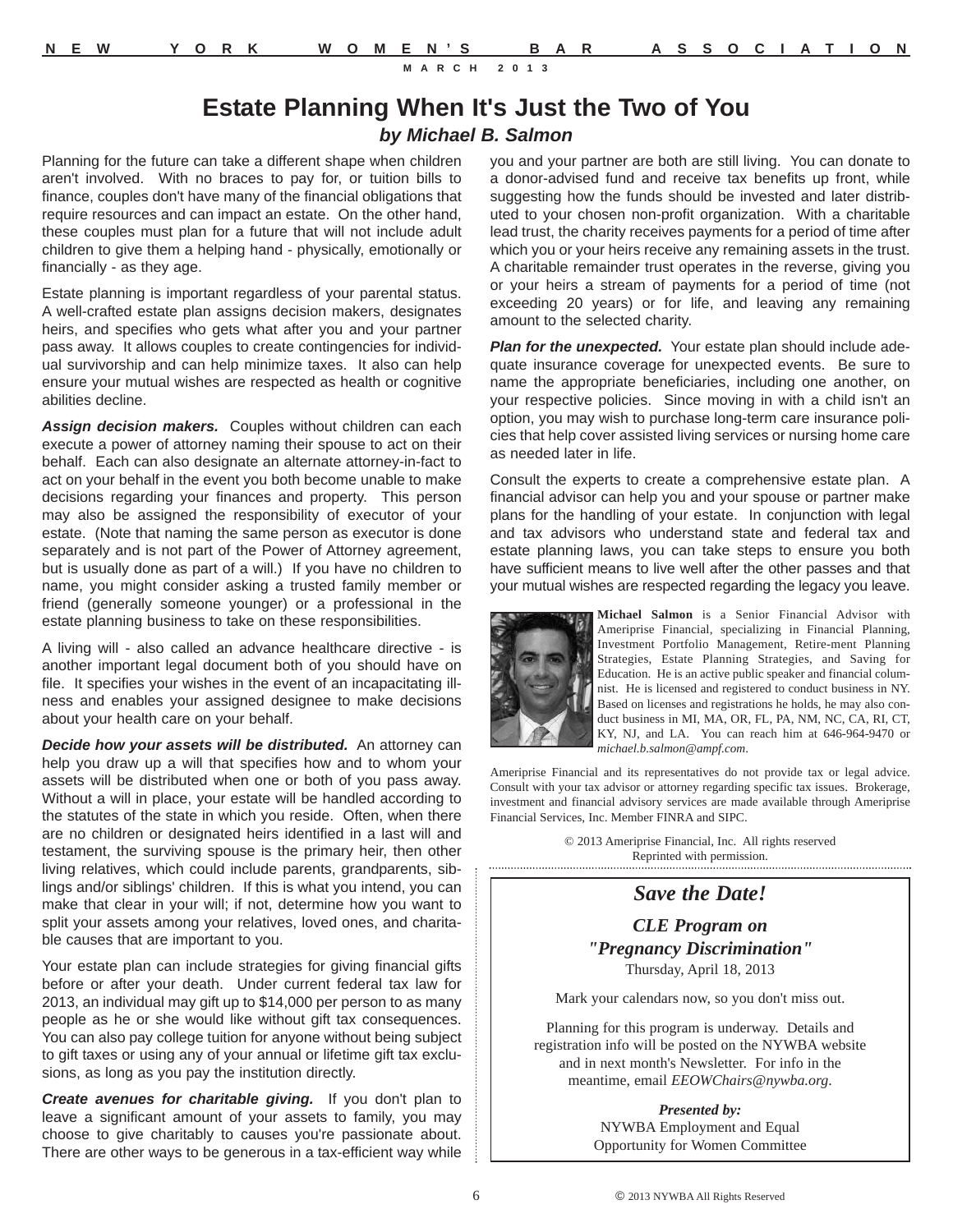# **Excellent Program on**  *"The Role of Trustees in Supplemental / Special Needs Trusts" By Mary Ellen Cronly*

On January 31, 2013, the Elder Law and Disabilities Committee was privileged to have as its guest speaker *Sylvia Di Pietro*, an experienced practitioner who handles estates, elder law, guardianship, and litigation matters who serves as an adjunct professor at Brooklyn Law School and has extensive experience as a CLE instructor in these areas. Ms. Di Pietro presented an enlightening view into the workings of supplemental / special needs trusts, and particularly the duties of trustees.

During her presentation, Ms. Di Pietro illustrated the types of things that can go wrong in the management and oversight of such a trust. In one case, Ms. Di Pietro was appointed by the court to investigate the handling by an institutional trustee of a trust containing the proceeds of a medical malpractice lawsuit that was set up for a mentally and physically disabled child several years prior. Ms Di Pietro gave examples of the many ways a trust can be mismanaged by an institutional trustee, in this instance a large bank. She described how oversight of a trust can fall through the cracks, especially when the matter is transferred to a series of judges and referees, and neither the trustee nor the child's guardian seem to understand the purpose of the trust or the trustee's duties.

In the exemplar case, the initial court order establishing the trust directed that trust funds be used to purchase a home and special van for the child, to equip the home with special mobility features, and to provide a stipend to the child's guardian (his mother) to care for the child. It was not until Ms. Di Pietro's involvement that it was discovered that the child, for whom the home and equipment had been purchased, had never actually resided there, and in fact the child had never been released from institutional care.

Furthermore, there was no plan to do so, because it was determined that the child's disabilities rendered him unable to live in a home setting. In fact, the child's family occupied the home, and all the expenses of the home were being paid from the trust. The child's mother was receiving a monthly stipend for her care of the child even though she failed to provide such care and the child wasn't even at the home.

The trustee bank had never submitted required accountings to the court and had never obtained the court's permission to purchase the house or van. It had also never ascertained whether the child actually lived in the home. The trustee had failed to comply with the Prudent Investor Act and its fiduciary duty of care and loyalty to its client, the child. The trustee had also mismanaged the *corpus* (principal) of the trust by failing to prudently finance the purchase of the house, and by continuing to pay a stipend for the child's care to the guardian even though the child never lived with her. Furthermore, the trustee allowed continuous and unnecessary depletion of the trust assets.

Ms. Di Pietro described the steps she took to obtain restitution of the mismanaged funds and to provide proper oversight of the trust going forward. She highlighted the inadequacies of the

*(Continued on Page 9)*

# **CLE Program** *"ETHICS GAME SHOW: Matrimonial and Family Law Edition" - with Jeremy R. Feinberg, Esq.*

*The Ethics Game Show* gives audience members an opportunity to think through how they might have handled some of the strangest, wackiest, most bizarre and unbelievable ethics issues that have appeared in reported matrimonial and family law decisions around the country. Find out what the attorneys and judges involved actually did, and the underlying ethics lessons. Several audience members will compete as "contestants" for prizes in true game show fashion. It's the most fun you'll ever have earning ethics CLE credits.

*Jeremy R. Feinberg, Esq.* is the Statewide Special Counsel for Ethics and the Commercial Division at New York's Office of Court Administration. He is a regular speaker on professional responsibility, is the Chair of the New York City Bar's Committee on Professional Ethics, and serves as an adjunct professor at Columbia Law School. Space is limited, so RSVP today!

| Date:         | Thursday, March 28, 2013                        |
|---------------|-------------------------------------------------|
| Time:         | 2:30 to 4:30 p.m.                               |
| <b>Place:</b> | <b>PLI New York Center, 810 Seventh Avenue,</b> |
|               | 21st Floor, NYC (at 53rd Street)                |
| CLE:          | <b>2.0 MCLE Ethics Credits</b>                  |
| Cost:         | \$395 (Note: Not Free for NYWBA Members         |
|               | - it is not a NYWBA Sponsored Event)            |
|               |                                                 |

**To register go to: http://www.pli.edu/Content/Seminar/The\_Ethics\_Game\_Show \_Matrimonial\_and\_Family/\_/N-4kZ1z12oy6**

# *Save the Date!*

# **WBASNY CONVENTION Philadelphia ~ June 6-9, 2013**

The WBASNY Annual Convention is a great opportunity for Women's Bar members across the state to meet and mingle, to attend cutting-edge CLEs, and to celebrate as WBASNY presents its prestigious awards and installs its officers for the coming year.

*NYWBA Member to Receive Award at WBASNY Convention*

On January 26, 2013 the WBASNY Awards Committee voted to present its Marilyn Menge Award for extraordinary service to the Women's Bar, to a long-time NYWBA member:

# *Elizabeth A. Bryson*

Beth is a past NYWBA President, a past WBASNY Officer, and has chaired many NYWBA and WBASNY committees. Look for more info on Convention, this award, and other WBASNY developments in the next Newsletter. We hope you will join us in Philadelphia in June. As past attendees can attest, Conventions are great fun!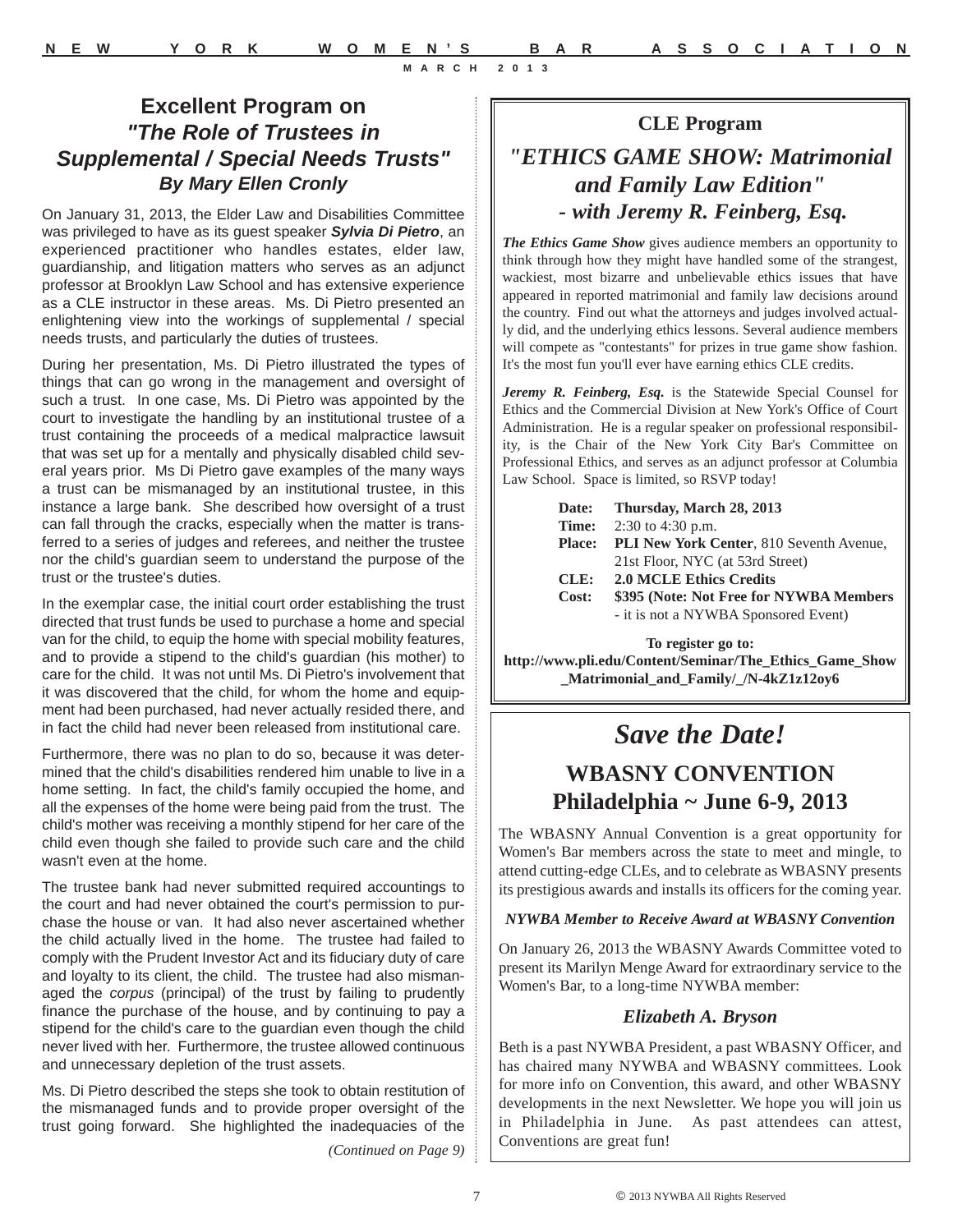# **NYWBA's Elder Law and Disabilities Committee Presents a CLE Program**

*"Why Your Client's Status as a Veteran is Important to Your Client & Practice"*

featuring

#### *Felicia Pasculli, Esq., CELA*

Elder Law & Special Needs Practice of Felicia Pasculli

Asking clients *"Are you or your spouse a veteran?"* can help you identify clients and family members who may be entitled to receive important veterans' benefits, such as prescription drugs, medical coverage, pension benefits, and burial rights, to name a few.

At this CLE program, *Felicia Pasculli, Esq.*, an elder law practitioner and expert on veteran's benefits, will share her expertise and discuss eligibility guidelines for veterans' benefits and other information you can use to enhance your practice and qualify you to be accredited to practice before the Veteran's Administration.

*For additional information how you can become certified to practice before the Veterans Administration and use this CLE program to meet your VA CLE requirements, see the announcement at right, or the article on p. 11 of the January Newsletter* (www.nywba.org/members).

| Date:         | Thursday, March 14, 2013                                    |
|---------------|-------------------------------------------------------------|
| Time:         | 6:00 p.m. to $9:00$ p.m.                                    |
| <b>Place:</b> | <b>Tarter Krinsky &amp; Drogin LLP</b>                      |
|               | 1350 Broadway (btw 35th and 36th), NYC                      |
|               | Host: Amy Goldsmith                                         |
| Cost:         | <b>Free for NYWBA/WBASNY Members*</b>                       |
|               | (\$50 for non-members) <sup>**</sup> (The Committee thanks) |
|               | NYWBA for helping to underwrite this program.)              |
| CLE:          | <b>3.0 MCLE Credits***</b> (Accreditation pending)          |
| <b>RSVP:</b>  | ElderLawChairsRSVP@nywba.org                                |

*Due to space limitations, advance registration is required.*

**\* Membership**: If you are not a current member, it's easy to join or renew using our secure online membership form at *www.nywba.org/Membership*. **\*\* Financial Hardship Scholarships:** Full and partial scholarships are available based on financial need. For info, contact Amy B. Goldsmith, CLE Chair (*CLE@nywba.org*). All requests are confidential.

**\*\*\* CLE:** NYWBA is a chapter of the Women's Bar Association of the State of New York, an accredited CLE provider. Approval of CLE credit is pending in accordance with the requirements of the NYS CLE Board for the above-listed credit hours for established attorneys and as transitional credit hours for newly admitted attorneys.

NYWBA wishes to acknowledge the generous gift from

# *FOUNDER AND PAST PRESIDENT HON. FLORENCE PERLOW SHIENTAG (1908-2009)*

Her financial bequest has helped to underwrite the cost of this newsletter and several CLE programs mentioned herein.

# **Solo & Small Firm Committee Hosts Program on** *"How to Use LinkedIn to Grow Your Practice" By Jocelyn L. Jacobson*

On February 21, 2013, the NYWBA Solo and Small Law Firm Committee hosted an event entitled *"How to Use LinkedIn to Grow Your Practice,"* with guest speaker *Vikram Rajan*, cofounder of PhoneBlogget.net and a frequent speaker on the use of social media to both attorneys and certified public accountants.

The program was very informative and provided participants with practical tips on using LinkedIn productively to network, with the goal of increasing business development. One key piece of advice was for practitioners to spend as much time networking online as one does off-line; in other words, at least a few hours per week. Another key piece of advice was to post status updates when relevant, and to comment on the status updates of your connections, which are found on your home page. You should also work to grow the number of your connections, though as attorneys we should *only* connect with people that we know. We should also join appropriate groups on LinkedIn, and then be active participants in discussions in those groups.

There were numerous questions from audience members. A major concern among attendees was about the number of emails that LinkedIn sends out, which can get annoying and thus be counterproductive. Mr. Rajan explained that status updates do not result in an email being sent to your connections, but that profile changes do generate emails. Thus, while it is important to have your profile be accurate and use terms that may appear in a search, you should not update your profile too frequently. In addition, users can change their LinkedIn settings so they do not receive emails from LinkedIn. While Mr. Rajan is not an attorney, he also reminded everyone that the ethical rules governing attorney advertising also govern your LinkedIn presence, so you need to be mindful of those rules.

This was a very exciting event, and each attendee felt that she walked away with at least one new tip she could use.

*Jocelyn L. Jacobson is Co-chair of the Solo and Small Law Firm Committee and a litigation partner at Reitler Kailas & Rosenblatt.*

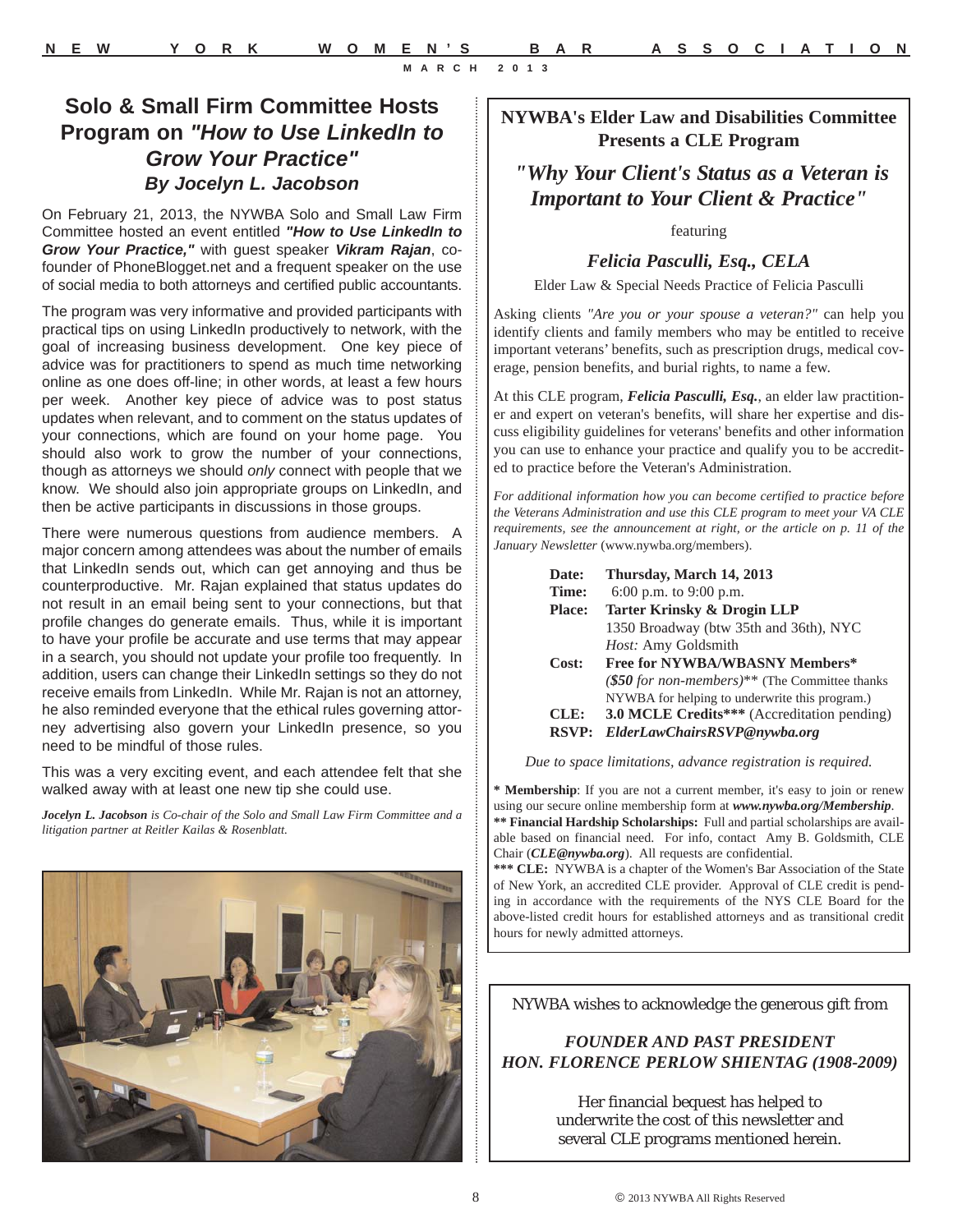*NYWBA and its Domestic Violence Committee are proud sponsors of*

**The 17th Annual Fordham Forum on Domestic Violence (CLE Program)**

*"Beyond the Big Apple - Responding to National Laws and Policies"*

**Monday & Tuesday, March 4 & 5, 2013** 9:00 a.m. to 5:00 p.m. (12 CLE Credits)

**Fordham University School of Law** 140 West 62nd Street, NYC (between Columbus & Amsterdam Avenues)

#### **Keynote Speaker**

**Honorable Susan B. Carbon** Justice of the New Hampshire Circuit Court

(Former Director, Office of Violence Against Women, United States Department of Justice)

Topics will include the Violence Against Women Act, Defense of Marriage Act, Americans with Disabilities Act, Technology, and New Community Responses, among many other issues.

- **Cost: \$165** Full conference (both days) **\$110** - One conference day
- **CLE:** This program is appropriate for newly admitted and experienced attorneys and is approved for up to 12 transitional and non-transitional credit hours. Fordham's financial aid policy for accredited CLE programs applies.

**RSVP:** For details and to register, go to the NYWBA website at *http://www.nywba.org/calendar/calendar.cgi?month=3&year=2013&view=Event& event\_id=666*.

# **New York Women's Bar Association**

# **Opening Night of the New York City Ballet with Exclusive Backstage Tour**

The Programs and Events Committee has arranged for this lovely event, an exclusive backstage tour, and with a discount price for members and guests. *Space is extremely limited, so RSVP today!*

| Date:         | Tuesday, April 30, 2013                |
|---------------|----------------------------------------|
| Time:         | 5:45 p.m. - Exclusive Backstage Tour   |
|               | $7:30 p.m.$ - Performance              |
| <b>Place:</b> | David H. Koch Theatre, Lincoln Center, |
|               | 132 West 65th Street, at Broadway, NYC |
| Cost:         | \$50 per person (paid in advance)      |
| <b>RSVP:</b>  | www.nywba.org/BalletRSVP/              |

*Due to space limitations, advance registration is required.*

Please join us for this festive opening of the spring season of the New York City Ballet. Opening night features an all-Balanchine program. We will meet in the lobby of the Koch Theatre promptly at 5:45 p.m. and enjoy a backstage tour given by a company dancer prior to the performance. Tickets are limited so RSVP early!

**The New York Women's Bar Association Criminal Law and Litigation Committees present**

# *"HOW TO SELECT AND SPEAK TO A JURY - JURY SELECTION, OPENING STATEMENTS AND SUMMATIONS"*

featuring distinguished speakers

#### *ASSISTANT DISTRICT ATTORNEY CARY FISHER*

Senior Trial Attorney, Kings County District Attorney's Office

*ASSISTANT DISTRICT ATTORNEY JANET GLEESON*

First Deputy Bureau Chief, Major Narcotics Investigations Unit, Kings County District Attorney's Office

#### *MICHAEL C. FARKAS, ESQ.*

Partner, Sclar Adler LLP (Criminal Defense Attorney focusing on white collar crimes, serious violent felonies and Military Law)

This program will feature three extraordinary speakers with extensive experience in criminal law and jury trials, who will discuss all aspects of jury persuasion - from jury selection and opening statements through summations. Don't miss this opportunity to add to and advance your skills and knowledge. Questions and role-playing encouraged!

| Date:<br>Time: | Thursday, March 21, 2013<br>$6:30$ p.m.            |
|----------------|----------------------------------------------------|
| Place:         | Newman Ferrara LLP, 1250 Broadway, New York City,  |
|                | 27th Floor, (enter on 32nd St)                     |
| Cost:          | Complimentary for members*                         |
|                | \$20 for Non-Members and Guests                    |
|                | Light refreshments will be served.                 |
| RSVP:          | To register, email CrimLawRSVP@nywba.org.          |
|                | Non-members should send a check (payable to NYWBA, |
|                | with Crim Law 3/21/13 in memo field) to NYWBA, 132 |
|                | East 43rd Street, #716, New York, NY 10017-4019 or |
|                | contact Executive Director Karen Lu (ED@nywba.org) |
|                | for details on credit card payment.                |

*Due to space limitations, advance registration is required.*

*Supplemental/Special Needs Trust Program (Cont'd from Page 7)*

current system for administering such trusts and the need for responsible and experienced trustees who will handle such matters ethically and diligently.

Ms. Di Pietro also addressed the responsibilities of a courtappointed attorney in special needs trust cases. The committee members assembled found her talk to be extremely valuable, as well as very interesting and understandable.

The Committee thanks Ms. Di Pietro for sharing her expertise and experience, and it thanks *Tarter Krinsky & Drogin LLP* and NYWBA Board member *Amy Goldsmith* for hosting this program.

*Mary Ellen Cronly is an attorney in Manhattan practicing in the areas of wills, trusts and estates, residential housing and landlord & tenant law. She was formerly a supervising attorney in the Litigation Department of the New York State Division of Housing and Community Renewal, a Court Attorney in New York City Housing Court, and an attorney in the Vista program, where she was stationed at the Civil Division of the Legal Aid Society, Chelsea Neighborhood Office.*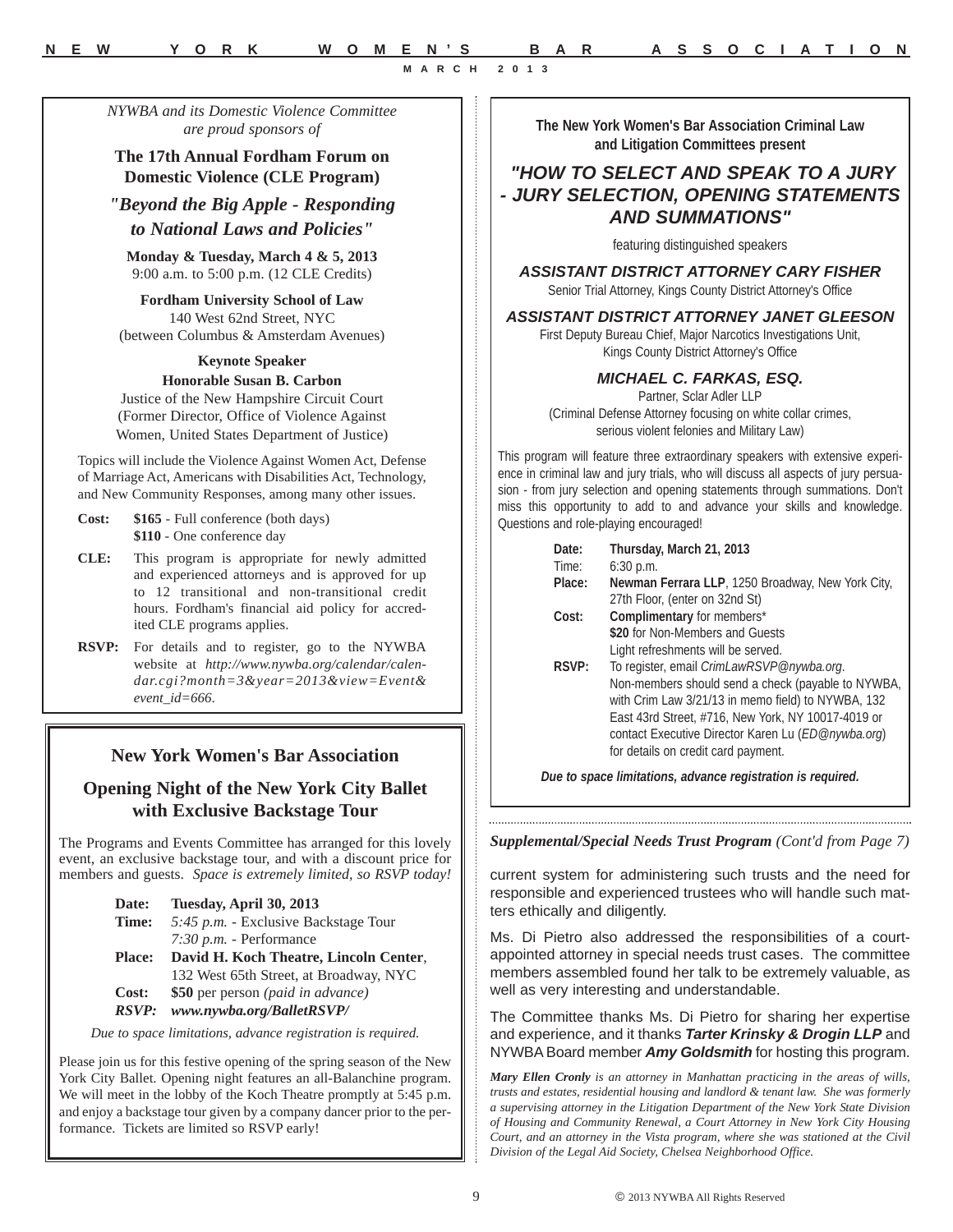#### **NYWBA Matrimonial & Family Law Program**

#### *"The Matrimonial and Family Law Case on Appeal"*

At this Matrimonial & Family Law Committee event, esteemed judges *Hon. Rosalyn H. Richter* and *Hon. John W. Sweeny*, both Justices of the New York Supreme Court, Appellate Division, First Department, will discuss key appellate issues, including seeking interim stays, preserving your record for appeal, and presenting the case for or against the lower court decision in the brief and in oral argument. *(No discussion of pending cases.)*

> **Date: Wednesday, March 6, 2013**, 6:00 p.m. **Place: Blank Rome LLP**, 405 Lexington Avenue, The Chrysler Bldg. (at 42nd St.), NYC **Cost: Free for Members\* RSVP:** *MFrsvp@nywba.org*

*NOTE: Due to space limitations, advance registration is required. ONLY 2012-2013 members\* will be admitted (first come, first serve).* 

> *No one will be admitted after 6:30 p.m. (RSVP's will not be confirmed.)*

\* If you are not a current member, go to www.nywba.org/Membership to join or renew using our secure membership form. To inquire about your membership status, email Executive Director Karen Lu *(ED@nywba.org)*.

*The Committee thanks Blank Rome LLP for hosting.*

#### **Student and New Lawyers Committee**

#### **COCKTAIL RECEPTION**

The Student and New Lawyers Committee is hosting a semi-annual cocktail reception for Committee members to meet, share experiences and socialize.

- **Date: Thursday, March 14, 2013**, 6:00 8:00 p.m. (Open Bar from 6:00 - 7:00 p.m., followed by Happy Hour Specials)
- **Place: Manhattan Proper**, 6 Murray Street, New York City, b/t Broadway and Church
- **Cost: Complementary** for Committee Members *(Note - This event is for 2012-2013 members only)*
- **RSVP:** *SNLChairs@nywba.org* by March 6

*Due to space limitations, advance registration is required.*



# A D V E R T I S E M E N T



# When it comes to retirement accounts, sometimes less is more.

It's easy to lose perpective when you have multiple 401(k)s and IRAs. Consolidating your retirement accounts into an Ameriprise<sup>®</sup> IRA can help you manage your complete retirement picture  $-$  and build a personal plan tailored to your retirement dreams.

Learn how you can put your confident retirement more within reach.

Our Advisors. Your Dreams. MORE WITHIN REACH®



Ameriprise Financial Services, Inc. Member FINRA and SIPC. Ameriprise Financial cannot guarantee future financial results. © 2012 Ameriprise Financial, Inc. All rights reserved.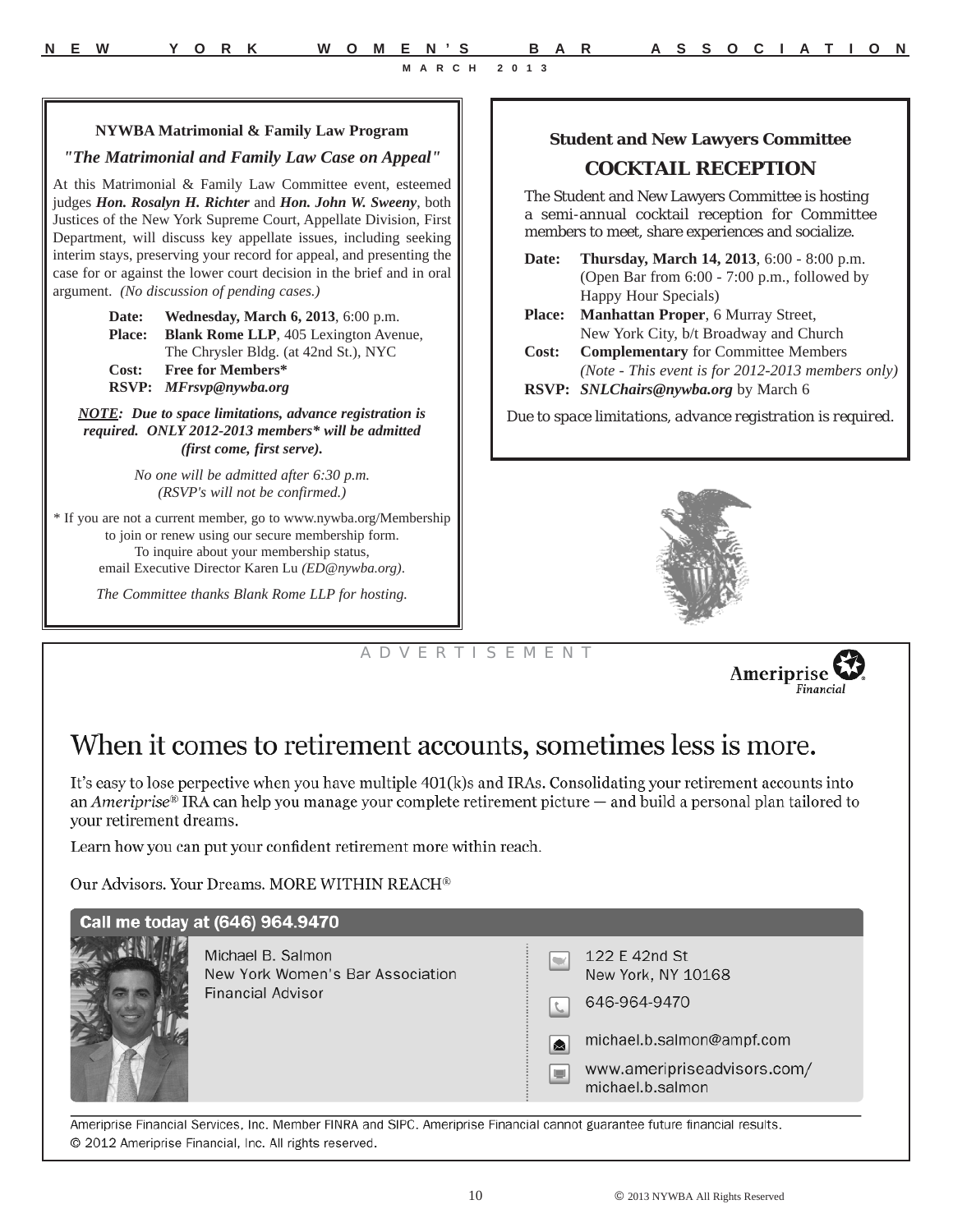**New York Civil Court Express Lunch Series**

NYWBA Civil Courts Committee is proud to present the "New York Civil Court Express Lunch Series," where you can learn from the real-world experience of fellow practitioners and Civil Court staff, network, and enjoy a light lunch. Our program will be of particular import to Civil Court practitioners.

# *"Panel Discussion — Have You Met the Court Attorneys of the New York County Civil Court?"*

**Date: Tuesday, March 12, 2013**, 1:00-2:00 p.m. **Place: New York Civil Courthouse, 111 Centre Street, 12th Floor Board** (Attendees must check in via the White Street entrance) **Cost:** Free for members/**\$20.00** non-members\* **RSVP:** *CivilCourtsChairs@nywba.org*

*Due to space limitations, advance registration is required.*

\* If you are not a current member, go to *www.nywba.org/Membership* to join or renew using our secure online membership form.

# **Family Law Clients Not Paying On Time?**



# *Save the Date!*

# **Elder Law and Disabilities Program**

# *"Basics of Medicaid Planning"*

featuring distinguished speaker

# *Deepankar Mukerji, Esq.*

Of Counsel, Keane and Beane, P.C. (Former Director of the Bureau of Resources, Westchester County Department of Social Services)

This program will provide an overview of Medicaid and the requirements to establish Medicaid eligibility at home or in skilled nursing facilities.

Speaker Deepankar Mukerji has extensive experience in this area, both as a former senior official at the Westchester Department of Social Services, and in his current practice, which focuses on elder law, Medicaid planning, guardianships, estate administration, and trusts. This program will provide an excellent foundation for those who seek to include Medicaid planning as part of their practice.

#### *Space is limited, so RSVP today!*

| Date: Thursday, April 18, 2013 |  |  |
|--------------------------------|--|--|
|                                |  |  |

- **Time:** 6:00 p.m. to 8:00 p.m.
- **Place: Newman Ferrara LLP**

1250 Broadway, 27th Fl., NYC **Cost: Free for Members\***

- *(\$35 non-members\*\*)*
- **CLE: 1.5 MCLE Credits\*\*** (Accreditation pending) **RSVP:** Members and non-members register at *ElderLawRSVP@nywba.org*. Nonmembers should send payment by check to: NYWBA, 132 East 43rd Street, #716, The Chrysler Building, New York, NY 10017-4019 & mark *"Medicaid CLE"* in the memo field.

*Due to space limitations, advance registration is required.*

The Committee thanks the NYWBA Board and the Hon. Florence Perlow Shientag Bequest for helping to underwrite this program.

Thanks as well to Newman Ferrara LLP for hosting.

*\*Membership:* If you are not a current member, go to *www.nywba.org/membership* to join or renew.

*\*\*Financial Hardship Scholarships:* Full and partial scholarships are available based on financial need. For info, contact CLE Chair Amy B. Goldsmith (*agoldsmith@tarterkrinsky.com*). All requests are confidential.

*\*\*\*CLE:* New York Women's Bar Association is a chapter of the Women's Bar Association of the State of New York, an accredited CLE provider. Approval of CLE credit is pending in accordance with the requirements of the NYS CLE Board for established attorneys and as transitional credit hours for newly admitted attorneys.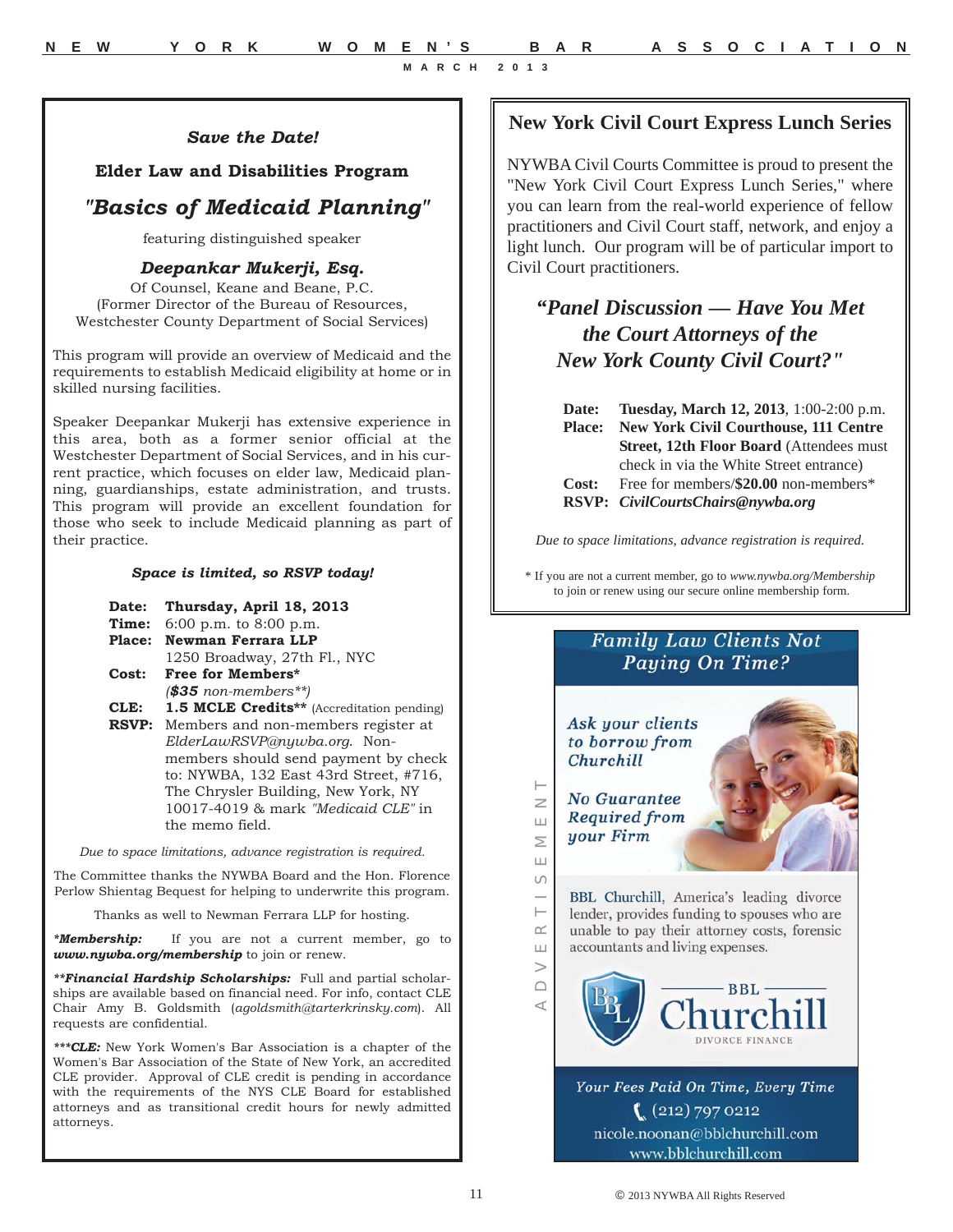# **Extraordinary CLE Program on "Crafting an Examination of the Custody Forensic Expert as Attorney for the Child"** *By Magnolia D. Levy*

For family law practitioners involved in a custody case, the forensic report is often the focal point of the case and, if handled properly, can be a veritable treasure trove of information. Led by *Hon. Deborah A. Kaplan*, one of New York County's Matrimonial Part Justices and *Susan L. Bender*, a partner at Bender Rosenthal Isaacs & Richter, LLP, more than 45 members of the Matrimonial and Family Law Committee met at the law offices of Blank Rome, LLP on February 6 for a CLE program entitled *"Crafting an Examination of the Custody Forensic Expert as Attorney for the Child."*

The issuance of an Order Appointing a Forensic Evaluator traditionally defines the scope of the forensic evaluation. Any presumption that such orders are all identical was rejected by Justice Kaplan, who advised that the Order is where the Court identifies the issues regarding custody and parenting, often for the first time in the case. Thus, while most orders provide that the evaluator is to address "the parties' respective parenting skills and abilities, their ability to communicate and work together concerning custody and access, and the questions related to parental fitness," Justice Kaplan underscored that the Order often directs the evaluator to consider domestic violence, alcohol and substance abuse, mental health, and many other case-specific issues.

While reviewing and understanding the Order of Appointment is critical for all attorneys involved in a custody dispute, for the Attorney for the Child it is especially important. As Ms. Bender explained, the Order identifies the real and specific issues that impact on the child and his or her well being. It can also enlighten the Attorney for the Child in counseling the child, as well as advocating for him or her.

Both presenters effectively moved the program from the general topic of the forensic report to how the Attorney for the Child can prepare to examine the forensic evaluator. Specifically, Ms. Bender, who has represented both parents and children in custody trials, underscored that her approach to examining the forensic evaluator as the Attorney for the child differs from her approach when advocating for one of the parents. The most significant difference is that the need to challenge the evaluator, on his or her "conclusions" or "opinions" and the empirical basis for same, is often not warranted when she is representing the child and charged with ensuring that all important information is in the record so that the Court can determine the child's best interests. Thus, Ms. Bender's approach as the Attorney for the Child is a more fact-based one, and she considers how those facts can and will aid the court in weighing each parent's parenting capacities, judgment, ability to place the child's needs ahead of his or her own needs and, of utmost importance, each parent's ability to foster a relationship between the child and the other parent. Justice Kaplan supported this approach, noting that she expects the Attorney for the Child to elicit specific information to aide her in determining these very issues, *i.e.*, the child's best interests.

Although the forensic evaluator is not under attack by Ms. Bender when she acts at Attorney for the Child, she insisted that attorneys be intimately familiar with the various guidelines that govern the custody evaluation, as those guidelines furnish useful areas of examination. Specific reference was made to the Model Standards of Practice for Child Custody Evaluation promulgated by the Association of Family and Conciliation Courts and the American Psychological Association Guidelines for Child Custody Evaluations in Family Law Proceedings, copies of which were included in the materials. Members were encouraged to consider the American Academy of Matrimonial Lawyers' Model for Parenting Plan, also provided, as a benchmark for areas of examination on behalf of the child. Members were urged to use the many resources available, since online publications are readily accessible, along with seminal treatises in this area. Justice Kaplan and Ms. Bender both referred to *The Art and Science of Custody Evaluations* by Jonathan W. Gould, ABPP and David A. Martindale, PhD.

Following this overview of the Attorney for the Child's role and the scope of the forensic evaluation, the presenters focused on specific facts that need to be elicited from the forensic evaluator by the Attorney for the Child. For example, information about each parent's interaction with the child is important. By the time of trial, the Attorney for the Child is familiar with the child and aware of the child's wishes, feelings and the like, and should know how the child experiences the time with each parent.

When eliciting information as to a parent's judgment, it may be relevant to ask the forensic evaluator about statements made by a parent in front of the child, *i.e.*, if the parent mentioned his or her feelings towards the other parent in front of the child and ignored their impact on the child. Alternatively, where a child has expressed a "preference" to spend many nights with one parent, it would be helpful for the Attorney for the Child to examine the basis for the so-called "preference" knowing, for instance, that the "preferred parent" allows the child to stay up late and play video games. Awareness of whether your client speaks with one parent when with the other is another area of examination. The forensic evaluator may or may not have fully explored the fact that when the child is with his mother, he rarely speaks with his father.

Interestingly, both Justice Kaplan and Ms. Bender stressed that merely repeating the contents of the report is useless, as in most cases, the report is in evidence (albeit with some limitations as to hearsay from the collaterals, a subject also briefly touched upon during the meeting.) Thus, in considering the forensic evaluator's summary of the meetings between each parent and the child, both speakers encouraged the Attorney for the Child to go beyond the written report and ask probing questions about the nature and quality of the interaction, such as the child's appearance, body language, facial expressions, comments etc. These facts often get condensed into the report, wherein the child is described as having "enjoyed" the time with the parent.

*(Continued on Page 13)*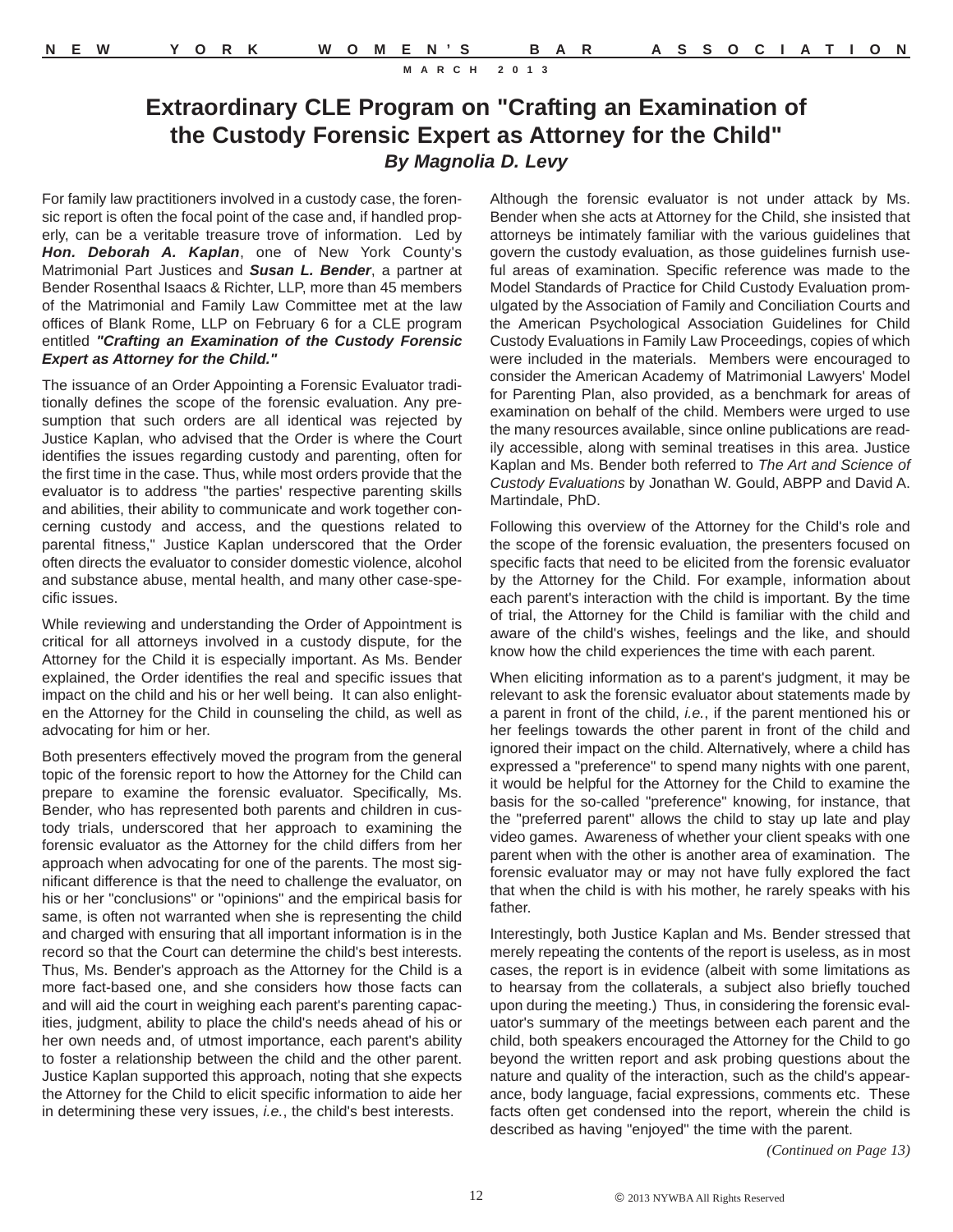#### *CLE Program (Continued from Page 12)*

The presentation raised a number of interesting side-topics that sparked lively discussions, the first of which was who gets to see the forensic report once it is completed. Mention was made of the three different proposals regarding this topic now being considered by the Office of Court Administration as a result of the decision in Sonbuchner v. Sonbuchner, 96 A.D.3d 566, 947 N.Y.S.2d 80 (1st Dept. 2012). There, the First Department held that "counsel and *pro se* litigants should be given access to the forensic report under the same conditions." *Id.* at 568. Sonbuchner involved a pro se litigant who was prevented from having access to the forensic expert's report by the lower court prior to the expert testifying.

A second topic raised concerned the value of the forensic report, especially considering the amount of hearsay it necessarily contains. Practitioners must be sure to establish which collateral sources (mental health providers, doctors, teachers, care givers, etc.) were seen and why, in order to ensure that the court has a clear understanding of source of the information contained in the report. This necessarily involves a consideration of the hearsay contained in the report, although notably there is no uniform position within New York State on the admissibility of hearsay in these reports, *see, e.g.*, Lubit v Lubit, 65 A.D.3d 954, 885 N.Y.S.2d 492 (1st Dept. 2009); Matter of Khan v Dolly, 6 A.D.3d 437, 774 N.Y.S.2d 365 (2nd Dept. 2004; Matter of Matthews v. Matthews, 72 A.D.3d 1631, 899 N.Y.S.2d 496 (4th Dept. 2010).

In closing, the matter of a *Lincoln* hearing (an *in camera* interview by a judge of the child or children involved in a custody dispute) was addressed, given its unique function during the course of a custody trial and considering the Attorney for the Child's express involvement in that hearing. The Attorney for the Child's duty and obligation to make sure the child fully understands what the hearing is about cannot be minimized. Regardless of who they represent, attorneys were urged by the speakers and many members to consider the impact that a *Lincoln* hearing is likely to have on the child - it will be an experience the child may never forget and should be resorted to only if all other avenues are exhausted.

The Matrimonial & Family Law Committee thanks the speakers for their time and expertise, and it thanks Blank Rome LLP for hosting the event.

*Magnolia D. Levy is a member of the NYWBA Matrimonial & Family Law Committee. She is a partner at McLaughlin & Stern, LLP and represents clients in all aspects of matrimonial and family law, including pre- and post nuptial agreements, divorce negotiation and litigation, equitable distribution, spousal support, custody and visitation issues.*





*Program Speakers Hon. Deborah Kaplan and Susan L. Bender*



# *Mark Your Calendar!*

**The New York Women's Bar Association Criminal Law Committee presents ~ CLE Program**

*"Persuasive Writing for Lawyers"*

featuring

*Honorable Gerald Lebovits* Judge of the New York Civil Court, New York County

Planning for this CLE program is underway, but save the date so you do not miss this event.

| Date:         | <b>Monday, May 13, 2013</b>                                         |
|---------------|---------------------------------------------------------------------|
| Time:         | $6:00$ p.m.                                                         |
| <b>Place:</b> | TBA                                                                 |
| CLE:          | TBA (accreditation pending)                                         |
| Cost:         | Complimentary for members*                                          |
|               | \$35 for Non-Members and Guests                                     |
|               | Light refreshments will be served.                                  |
| <b>RSVP:</b>  | Email CrimLawRSVP@nywba.org                                         |
|               | to register.                                                        |
|               | Due to space limitations, <u>advance registration is required</u> . |